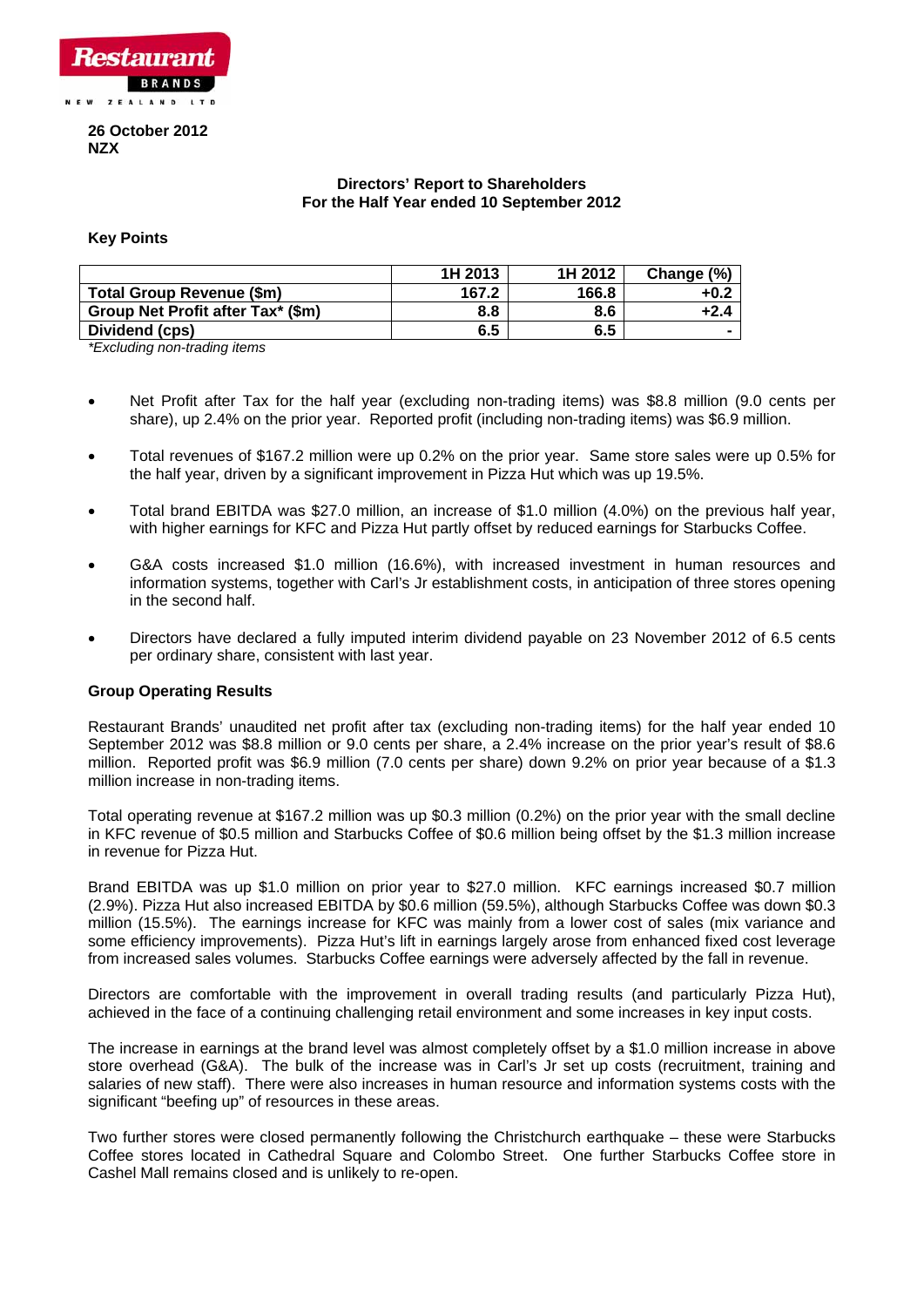|                               | 1H 2013 | 1H 2012 | Change         | Change (%)     |
|-------------------------------|---------|---------|----------------|----------------|
| Sales (\$m)                   | 127.4   | 127.9   | $-0.5$         | -0.4           |
| EBITDA (\$m)                  | 23.9    | 23.2    | $+0.7$         | $+2.9$         |
| <b>EBITDA as a % of Sales</b> | 18.7    | 18.1    | $\blacksquare$ | $\blacksquare$ |

KFC produced total revenues of \$127.4 million, down 0.4% (\$0.5 million) on prior year. Same store sales were down 2.4%. Whilst negative for the first quarter, rolling over the launch of Double Down last year, they improved to a positive 0.7% for the second quarter, a satisfactory result given the comparative period last year also had the impact of the Rugby World Cup.

Despite the negative same store and total sales, operating efficiencies and a higher margin menu mix resulted in an increase in this half year's earnings against prior year. The KFC business produced \$23.9 million of EBITDA (up \$0.7 million) which was 18.7% of sales versus 18.1% last year.

The transformation process has continued with three stores located at Te Awamutu, Thames and Hawera being refurbished over the period. All of these stores have re-opened with sales at or ahead of expectations. Two stores at Lower Hutt and Park Avenue, Hutt Valley were closed during the half to prepare for site relocation as part of the transformation programme. The new relocated KFC Hutt Valley store re-opened with very strong sales shortly after the end of the half year as one of the flagship stores for the brand.

A total of 62 stores have now been transformed which represents nearly three quarters of the network of 86. A further four transformations and two new stores (including the relocated Hutt Valley store) are planned for the second half of the year.

# **izza Hut P**

|                               | 1H 2013 | 1H 2012 | Change         | Change (%) |
|-------------------------------|---------|---------|----------------|------------|
| Sales (\$m)                   | 25.9    | 24.6    | +1.3           | +5.4       |
| EBITDA (\$m)                  | 1.7     | 1.0     | $+0.7$         | +59.5      |
| <b>EBITDA as a % of Sales</b> | 6.4     | 4.2     | $\blacksquare$ |            |

Pizza Hut saw a significant lift in sales and margin over this half year.

The increase in sales of \$1.3 million (5.4%) to \$25.9 million is a particularly pleasing outcome, given it was on a significantly lower store base - 11 stores (15%) less than prior year. The effective same store sales increase was 19.5%.

The introduction of strong value propositions to the Pizza Hut business with the sustained success of the \$4.90 Large Classics Pizza and other value price points have successfully driven the improved sales.

The sales leverage together with tight operational controls has seen Pizza Hut EBITDA increase \$0.6 million to \$1.7 million for the half year (up 59.5%). EBITDA margin also improved to 6.4% of sales, up on the 4.2% in the prior year.

Pizza Hut finished the half with 63 stores, 11 less than the prior year with 20 stores now sold to independents (seven in this half year) and four stores closed (one over this half year).

Sales of regional stores to independent franchisees will continue with a further five stores expected to be sold by the end of the financial year.

Total Pizza Hut system sales (including independent franchisees) were \$32.2m for the half year, an increase of 18.8% in total and 18.7% on a same store basis.

# **Starbucks Coffee**

|                               | 1H 2013 | 1H 2012 | Change | Change (%) |
|-------------------------------|---------|---------|--------|------------|
| Sales (\$m)                   | 13.4    | 14.0    | -0.6   | -4.4       |
| EBITDA (\$m)                  | 1.4     | 1.7     | $-0.3$ | -15.5      |
| <b>EBITDA as a % of Sales</b> | 10.7    | 12.1    |        |            |

**KFC**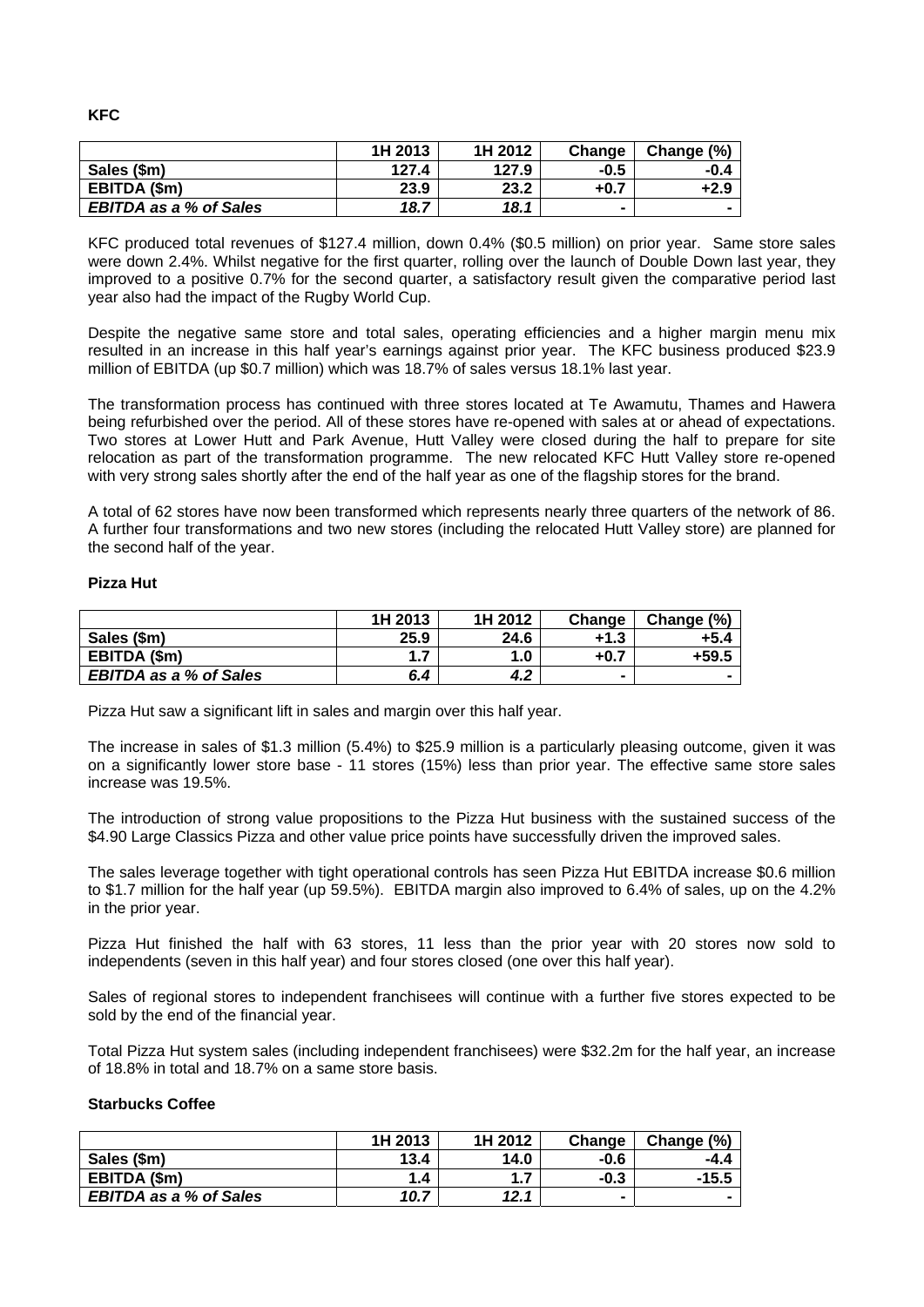The Starbucks Coffee brand experienced a fall in sales on a total and same store basis in the half year. Despite a strengthening exchange rate and improvement in operational efficiencies, sales deleverage, increased input costs and the end of business interruption insurance cover for three stores in Christchurch resulted in a reduction in earnings. The business returned an EBITDA of \$1.4 million for the half, \$0.3 million or 15.5% down on the prior year. EBITDA margins declined from 12.1% in the prior year to 10.7%.

Sales at \$13.4 million were down by \$0.6 million or 4.4% on last year with same store sales down 2.7%.

Store numbers were 33 at balance date, two down on the prior year but only 32 stores were operating consistent with the prior year. During the period, two stores in the Christchurch CBD that did not re-open after the earthquake were permanently closed. These stores were located at Cathedral Square and Colombo Street with a further store at Cashel Mall in the CBD remaining closed since the earthquake.

# **arl's Jr C**

The development of the Carl's Jr concept continues to gain momentum. Initial training with the franchisor in the US for the first batch of managers has been completed and site acquisition, design and development is well under way for the first stores.

Three stores are expected to open in the second half of the year. They are located in Metro Centre in the Auckland CBD, Palmerston North and Mangere. A number of other stores are also in the development pipeline as part of a progressive rollout of stores across the country.

There have been some initial set up costs (largely personnel and training) incurred for the development of the brand, but all stores once opened are expected to be immediately profitable at the EBITDA level.

#### **Corporate & Other**

General and administration (G&A) costs at \$7.2 million were up \$1.0 million or 16.6% on the prior half year. With the establishment of the Carl's Jr brand, there have been increases in headcount to build the initial management structure and train the first managers. As the brand builds critical mass this expenditure requirement will reduce considerably. There has also been significant investment in human resources and information systems capability to support other significant initiatives such as replacement of the payroll processing system and a centralised recruitment centre to provide greater consistency and quality in selecting staff. G&A costs were 4.3% of sales for the half year, an increase on the 3.7% of sales in the prior year; however a number of these additional costs will progressively reduce and G&A is targeted to return to 4.0% of sales in the new year.

Depreciation charges of \$7.4 million for the half year were consistent with the prior year. Although there has been significant capital expenditure over the past year, particularly in KFC, this was largely offset by reductions in depreciation from the sale of Pizza Hut stores to independent franchisees.

Interest expense of \$0.4 million is down \$0.3 million on the prior year with lower debt levels.

Tax expense is down on the prior year with lower reported profit levels. The effective tax rate of 25.8% is similar to the prior year of 25.6%.

# **on-Trading Items N**

Non-trading items of \$2.9 million were up on last year's \$1.7 million. Most of the increase came from Pizza Hut store disposals as the \$1.0 million book gain on store sales was offset by a \$2.8 million write down in associated goodwill. There were also write offs and make good costs on store closures of a further \$1.1 million.

# **Cash Flow & Balance Sheet**

Total assets of \$103.4 million were \$1.5 million lower than last year end, with property, plant and equipment values. at \$76.6 million versus \$78.0 million at year end. Despite payment of \$0.3 million in franchise fees, intangible assets of \$18.2 million were down from \$20.9 million at the last year end with Pizza Hut continuing to write off goodwill as stores are sold to independent franchisees. There are no further impairment write downs on intangibles as all three brands continued to maintain enterprise values in excess of their carrying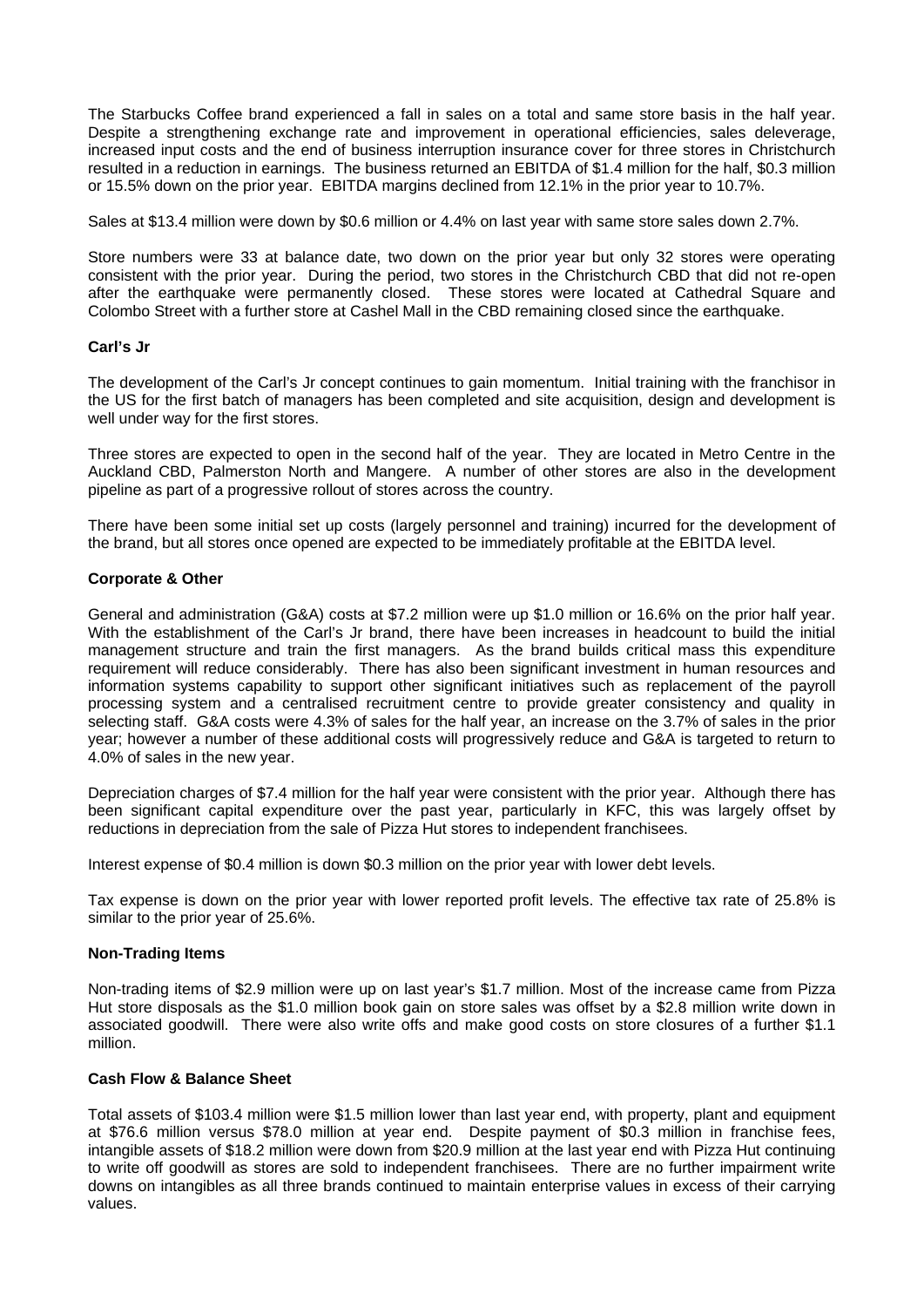Total liabilities at \$46.0 million were up \$0.9 million on the previous year end with total borrowings reduced by \$7.3 million to \$6.4 million; however this was largely offset by an increase in current liabilities. Creditors and accruals increased \$7.3 million compared to prior year end.

Operating cash flows of \$19.8 million were \$4.6 million up on the previous half year mainly because of favourable working capital movements in creditors and accruals and the receipt of insurance proceeds from the earthquake.

Cash outflows from investing activities of \$3.1 million were down \$7.8 million on the previous half year with a reduction in KFC transformation expenditure to \$4.9 million and the benefit of proceeds from the sales of Pizza Hut franchises (\$2.1 million).

With higher operating cash flows and reduced investing cash outflows, debt reduced by \$7.3 million over the half year reducing total borrowings to \$6.4 million.

# **Dividend**

Given the fact the financial performance for the first half is anticipated to continue for the balance of the year, the company's relatively low levels of debt and factoring in the capital expenditure requirements of bringing the Carl's Jr stores progressively to market, the board has declared an interim dividend of 6.5 cents per share, the same as the prior year.

Following the change in corporate tax rate from 30% to 28% from 1 March 2011, the company has been gradually utilising imputation credits at the rate of 30% with each dividend paid since that change to ensure that the maximum benefit of these imputation credits are passed onto shareholders within the statutory two year transition period. As a result, the interim dividend will be at a blended rate with 2.8 cents fully imputed at 30% and the balance of 3.7 cents fully imputed at 28%.

The dividend will be paid on Friday 23 November 2012 to all shareholders on the register at 5pm on Friday 9 November 2012. For overseas shareholders, a supplementary dividend of 1.1471 cents per share will be paid at the same time.

Directors have elected to continue to suspend the dividend reinvestment plan for the time being, but will review this again prior to the declaration of a final dividend.

# **Outlook**

This continues to be a challenging period for the sector and for the company in the current tight economic and retail environment.

Pizza Hut has performed significantly better than the prior year with the significant sales lift providing a platform for sales leverage and an improvement in margin; this is expected to continue.

The KFC business faces further input cost increases in the second half of the year but is anticipating being able to manage these through some sales growth and operating efficiencies. KFC will receive a further boost in the second half with the opening of two of its new "Fusion" stores and a number of smaller transformations.

Starbucks Coffee has experienced a decline in sales and margins; however pricing changes, revised beverage formulations and a revamped food range are expected to address this.

The level of increased G&A is also expected to reduce in the second half.

With three Carl's Jr stores opening towards the end of the year, and all expecting to be immediately profitable, there will be some positive contribution from this new brand to the full year result.

Directors therefore anticipate a similar trend in profit in the second half over to a full year NPAT (excluding non-trading items) in the vicinity of \$18 million.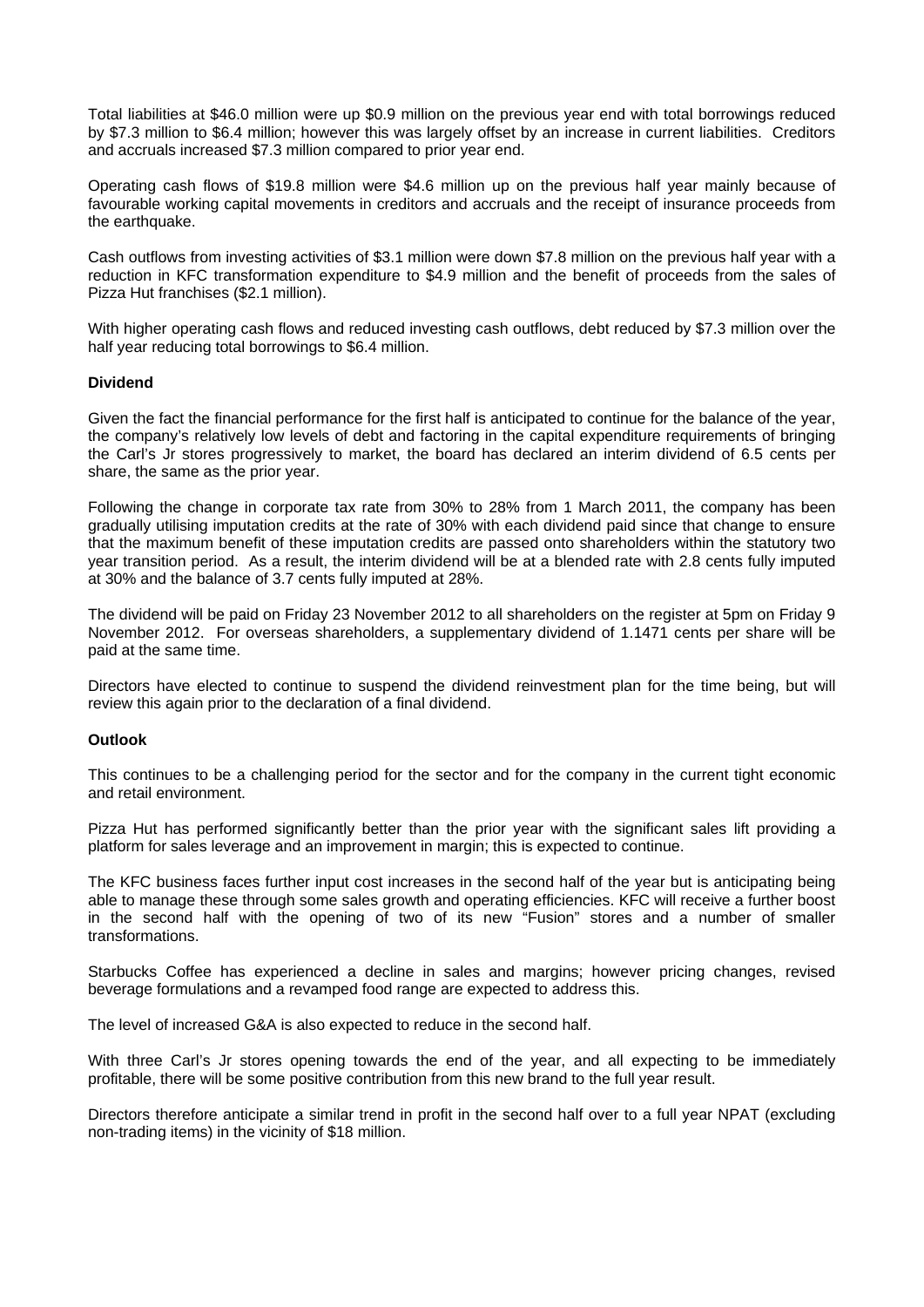For further information, please contact:

Russel Creedy C Phone: 525 8710 **ENDS**

Grant Ellis EO CFO/Company Secretary 0 8710